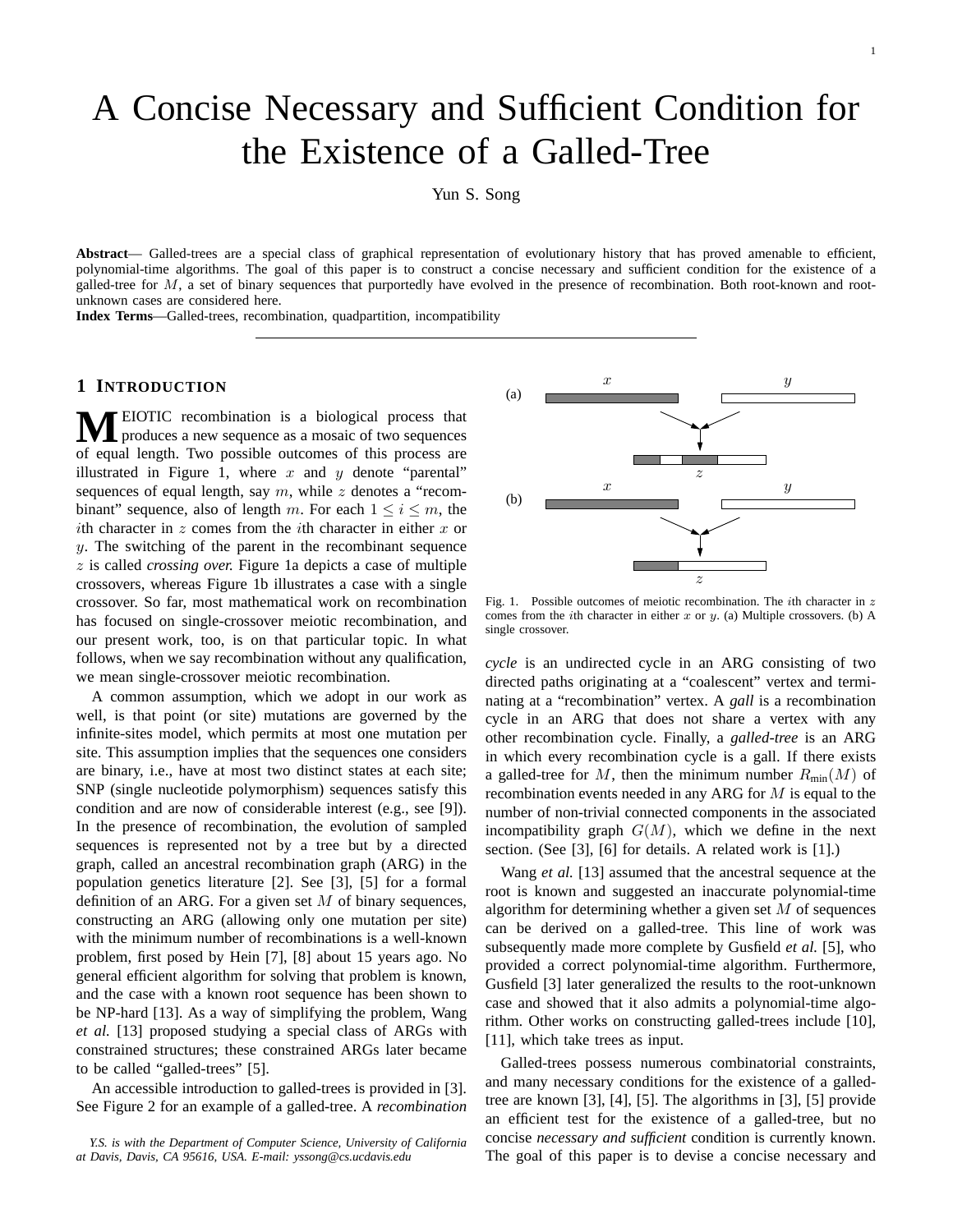

Fig. 2. A galled-tree with two galls. A mutation event at site  $i$  occurs on the edge labeled  $m_i$ . The root sequence for this galled-tree is 1011111. Recombination vertices are denoted by open circles, and the notation  $(i, j)$ indicates that a crossover occurs between sites  $i$  and  $j$ , with the incoming edge labeled "P" ("S") contributing a prefix (suffix).

sufficient condition (NASC) for the existence of a galled-tree for M. We consider both root-known and root-unknown cases. We draw a link to an earlier work [12], based on studying a system of combinatorial constraints induced by pairs of columns in M, and formulate our NASC in that framework.

This paper is organized as follows. In Section 2, we provide some necessary definitions and describe our notational convention. The notion of *quadpartition*, the key to our approach, is described there. In Section 3, we construct a NASC for the existence of a galled tree for  $M$  with a single non-trivial connected component in  $G(M)$ . The results from that section are then used in Section 4, where we describe a NASC for the existence of a galled-tree for  $M$  with multiple non-trivial connected components in  $G(M)$ .

#### **2 PRELIMINARIES**

We use  $M$  to denote a set of  $n$  binary sequences, each of length m. In what follows, we view M as an n by  $m \ 0-1$ matrix. The ith column is sometimes called the ith *site*, and we use these terms interchangeably. Greek indices  $\alpha, \beta, \gamma, etc.$ denote row labels, while Roman indices  $i, j, k, etc.$  denote column labels. We use  $M[\alpha, i]$  to denote the  $(\alpha, i)$  entry in M and  $M[\alpha, (i, j)]$  to denote the ordered pair  $(M[\alpha, i], M[\alpha, j])$ . If  $M[\alpha, (i, j)] = (a, b)$ , we simply write  $M[\alpha, (i, j)] = ab$ . Given a row  $\alpha$  in M, we use  $M - \alpha$  to denote an  $(n - 1)$  by m matrix obtained by removing row  $\alpha$  from M. Similarly, we use  $M + \rho$  to denote an  $(n+1)$  by m matrix created from M by adding an additional row  $\rho$ , which may or may not already be present in M.

Let  $X(M)$  be the set of row labels in M. The row label set for  $M + \rho$  is  $X(M) \cup {\rho}$ . To each column i in M, there corresponds a bipartition  $A_i|B_i$ , also known as a split, of  $X(M)$  into disjoint subsets  $A_i$  and  $B_i$ , such that  $\alpha$  and  $\beta$ belong to the same subset if and only if  $M[\alpha, i] = M[\beta, i]$ . For example, if  $n = 5$  and the *i*th column of M is  $(0, 1, 0, 0, 1)$ , then the corresponding bipartition is  $\{1, 3, 4\}$  $\{2, 5\}$ .

Central to our work are the notions of incompatibility and of a quadpartition, which we now define.

#### **Definition 1 (Incompatibility & Quadpartition).**

*A pair of sites* i, j *is called* compatible *if at least one of the following intersections is empty:*

$$
A_i \cap A_j \quad , \ A_i \cap B_j \quad , \ B_i \cap A_j \quad , \ B_i \cap B_j \quad ,
$$



Fig. 3. The data set M and its incompatibility graph  $G(M)$  considered in Example 1.

where  $A_i|B_i$  and  $A_j|B_j$  are bipartitions of  $X(M)$  corre*sponding to sites* i *and* j*, respectively. If none of the above intersections is empty, then the pair* i, j *is called* incompatible*, and we say that* i conflicts *with* j*, and vice versa. A site not in conflict with any other site is said to be* conflict-free. *To each incompatible pair* i, j*, there corresponds a* quadpartition

$$
\frac{A_i \cap A_j \mid A_i \cap B_j}{B_i \cap A_j \mid B_i \cap B_j} \tag{1}
$$

*of* X(M) *into four pair-wise disjoint proper subsets.* We denote this quadpartition by  $\pi^{ij}$  $:=$  ${Q^{ij}(00), Q^{ij}(01), Q^{ij}(10), Q^{ij}(11)}$ *, where*  $Q^{ij}(ab)$ *contains*  $\alpha \in X(M)$  *if and only if*  $M(\alpha, (i, j)) = ab$ .

One way to test whether two sites  $i, j$  are incompatible is to check whether all state pairs 00, 01, 10, 11 appear in the two columns. This test is called the *four-gamete* test in the population genetics literature.

**Example 1.** Consider the 5 by 4 matrix M shown on the left hand side of Figure 3. The set of all incompatible pairs of sites in M is  $\{(1,3), (1,4), (2,4)\}$ , and the corresponding quadpartitions are as follows:

| (i,j)  | $Q^{ij}(00)$ | $Q^{ij}(01)$ | $Q^{ij}$ ( | $\cdot v_{J+}$ |
|--------|--------------|--------------|------------|----------------|
| (1, 3) | $\{3,4\}$    | ${5}$        | $\{2\}$    |                |
|        | $\{4, 5\}$   | $\{3\}$      | $\{1\}$    | $\{2\}$        |
|        | 1, 5         | 2,           | 4          | $3^{\circ}$    |

**Definition 2 (Incompatibility Graph).** *Given an* n *by* m *binary matrix* M*, the incompatibility graph* G(M) *of* M *is a graph with* m *vertices bijectively labeled by the sites in* M*, such that vertices* i *and* j *in* G(M) *are joined by an edge if and only if sites* i *and* j *in* M *are incompatible. A connected component (CC) of* G(M) *is called* non-trivial *if it contains at least two vertices.*

The incompatibility graph  $G(M)$  for the data set considered in Example 1 is shown on the right hand side of Figure 3. It contains a single non-trivial CC.

We use  $\mathcal{P}(M)$  to denote the set of all pairs  $(i, j)$ ,  $i < j$ , of incompatible sites in M. Similarly,  $\mathcal{P}(C)$  denotes the set of all pairs  $(i, j)$ ,  $i < j$ , of incompatible sites in a non-trivial connected component  $C$  of  $G(M)$ . To each incompatible pair  $(i, j) \in \mathcal{P}(M)$ , we assign an *open* interval of the form  $I(i, j) := \{x \in \mathbb{R} \mid i < x < j\}.$  Given two pairs  $(i, j), (k, l) \in$  $\mathcal{P}(M)$ , we say that the incompatibility between i and j *overlaps* with that between k and l if  $I(i, j) \cap I(k, l) \neq \emptyset$ .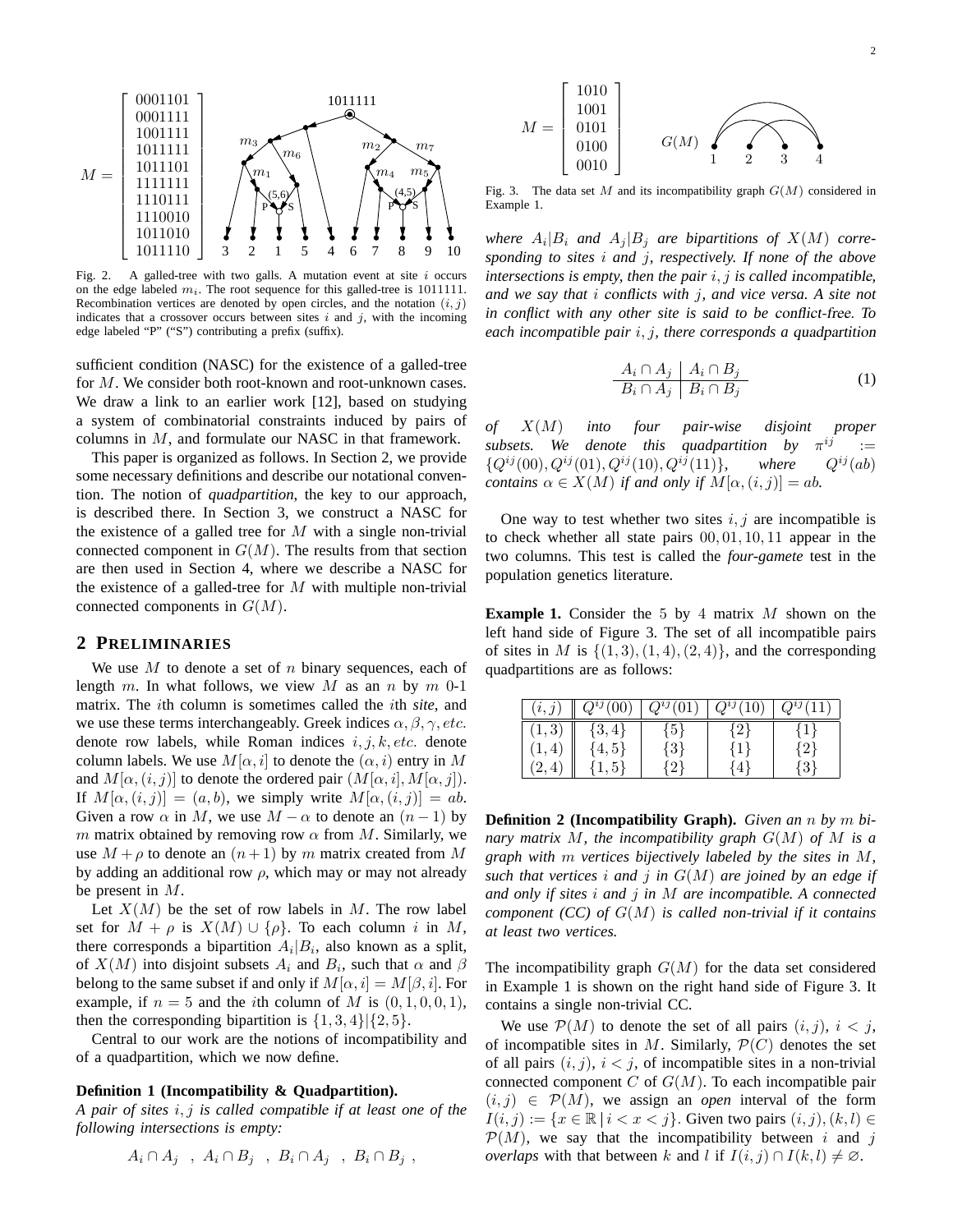## **3 GALLED-TREES FOR** M **WITH A SINGLE NON-TRIVIAL CC** IN  $G(M)$

In this section, we construct a concise necessary and sufficient condition for the existence of a galled-tree for M with exactly one non-trivial CC in  $G(M)$ . Results from this section will be used in the next section, where we consider galled-trees for M with multiple non-trivial CCs in  $G(M)$ .

#### **3.1 Root-unknown case**

We first examine the root-unknown case. The main result we establish is

**Theorem 1.** *Suppose that*  $\mathcal{P}(M) \neq \emptyset$ *. Then, there exists a galled-tree with exactly one gall that derives* M *if and only if* M *satisfies the following conditions:*

- C-1.  $\bigcap_{(i,j)\in \mathcal{P}(M)} I(i,j) \neq \emptyset$ , *i.e., every incompatibility overlaps with all other incompatibilities, and*
- C-2. *there exists a non-empty*  $\mathcal{Q} \in \bigcap_{(i,j)\in \mathcal{P}(M)} \pi^{ij}$ . We call *this* Q *a common* Q*-set.*

#### **Remarks:**

- 1) In Example 1, the only possible common  $Q$ -set is  $Q =$ {2}.
- 2) It follows from Lemma 5 of [12] that if two incompatible pairs  $(i, j)$  and  $(k, l)$  belong to two different non-trivial CCs of  $G(M)$ , then there does not exist a common Q-set for them. Therefore, condition C-2 implies that  $G(M)$ contains a single non-trivial CC.
- 3) In general, Q may not be unique.

We first establish some lemmas needed for proving the main theorem. Let  $M'$  denote the matrix obtained after removing all conflict-free columns from  $M$  and then removing all but one copy of identical rows. Since conflict-free columns do not influence the incompatibility pattern and identical rows always appear together in the same  $Q^{ij}(kl) \in \pi^{ij}$  for all  $(i, j) \in$  $\mathcal{P}(M)$ , if M satisfies C-1 and C-2, then so does the new matrix  $M'$ . In what follows, suppose that  $M'$  satisfies C-1 and C-2, and let  $Q'$  denote the corresponding common  $Q$ -set. Because  $M'$  contains distinct rows and every column in  $M'$ is in conflict with at least one other column in  $M'$ , it follows that  $Q'$  contains only a single row label, which we denote by  $\sigma$ . In what follows, the following fact is used repeatedly:

**Fact 1.** *If*  $\sigma$  *is the all-zero sequence* 00...0, and columns *i and* j *are incompatible, then* σ *is the only row with* 0*s at both* i *and* j*.*

Since  $M'$  contains no conflict-free columns, if  $M'$  has  $m'$ columns, then C-1 implies that there exists a  $k$  such that

- (a) columns  $1, 2, \ldots, k$  in M' are pair-wise compatible,
- (b) columns  $k + 1, k + 2, \ldots, m'$  in M' are pair-wise compatible, and
- (c) every column  $i \in \{1, 2, \ldots, k\}$  is incompatible with at least one column in  $\{k+1,\ldots,m'\}$ , and vice versa.

Let  $X(M')$  denote the set of rows in M'. Every column in  $M'$  defines a partition of  $X(M')$  into two disjoint non-empty subsets. In the bipartition corresponding to column i, let  $B^i$ (respectively,  $A<sup>i</sup>$ ) denote the subset that contains (respectively, does not contain)  $\sigma$ . Then, we have the following lemma for compatible sites in  $M'$ :

Lemma 1. Suppose that M' satisfies conditions C-1 and C-2 *in Theorem 1, and let*  $k, m'$  *be as described above. If*  $i_1, i_2 \in$ {1, 2, . . . , k}*, then either*

$$
B^{i_1} \subseteq B^{i_2} \text{ or } B^{i_2} \subseteq B^{i_1}.
$$

*Similarly, if*  $j_1, j_2 \in \{k+1, k+2, ..., m'\}$ *, then either* 

$$
B^{j_1} \subseteq B^{j_2} \text{ or } B^{j_2} \subseteq B^{j_1}.
$$

**Proof.** If  $B^{i_1} = B^{i_2}$  the lemma holds trivially, so suppose  $B^{i_1} \neq B^{i_2}$ . Without loss of generality, let  $\sigma$  be the all-zero sequence. According to this convention, all rows in  $B^i$  have 0 at column i, whereas all rows in  $A<sup>i</sup>$  have 1 at column i.

Note that  $B^{i_1} \cap B^{i_2} \neq \emptyset$ , since by definition both  $B^{i_1}$  and  $B^{i_2}$  contain  $\sigma$ . Now, suppose that  $B^{i_1} \not\subset B^{i_2}$  and  $B^{i_2} \not\subset B^{i_1}$ . Then,  $B^{i_1} \cap A^{i_2} \neq \emptyset$  and  $B^{i_2} \cap A^{i_1} \neq \emptyset$ . Therefore, since  $i_1$ and  $i_2$  are compatible,  $A^{i_1} \cap A^{i_2} = \emptyset$ , which implies  $A^{i_1} \subsetneq$  $B^{i_2}$  and  $A^{i_2} \subsetneq B^{i_1}$ . Note that  $A^{i_2} \neq \emptyset$ , by property (c). As  $A^{i_2} \subset B^{i_1}$ , there exists a row  $\alpha_1$  such that  $M'[\alpha_1, i_1] = 0$ and  $M'[\alpha_1, i_2] = 1$ . Also, by property (c), there exists  $c_1 \in$  $\{k+1,\ldots,m'\}$  such that  $i_1$  and  $c_1$  are incompatible. Hence, by property (c) there exist sequences  $\alpha_2$  and  $\alpha_3$  satisfying  $M'[\alpha_2, (i_1, c_1)] = 11$  and  $M'[\alpha_3, (i_1, c_1)] = 10$ , respectively. What we just described is summarized in Figure 4a.

Now, since  $\alpha_2, \alpha_3 \in A^{i_1} \subset B^{i_2}$ , we conclude that  $M'[\alpha_2, i_2] = 0$  and  $M'[\alpha_3, i_2] = 0$ . Furthermore, since  $i_1$  and  $c_1$  are incompatible, by Fact 1  $\sigma$  is the only sequence with 0s at both  $i_1$  and  $c_1$ , so we must have  $M'[\alpha_1, c_1] = 1$ . So far, we have established Figure 4b. As  $M'[\alpha_3, (i_2, c_1)] = 00$ , Fact 1 implies that  $i_2$  and  $c_1$  must be compatible. Hence, by property (c) there must exist another column, say  $c_2$ , in  $\{k+1, \ldots, m'\}$ that is incompatible with  $i_2$ . Now, since  $M'[\alpha_2, i_2] = 0$  and  $M'[\alpha_3, i_2] = 0$ , and  $i_2$  and  $c_2$  are incompatible, by Fact 1  $M'[\alpha_2, c_2] = 1$  and  $M'[\alpha_3, c_2] = 1$ . In summary, we have a situation as shown in Figure 4c.

Since  $c_1$  and  $c_2$  are compatible (by property (b)), we must have  $M'[\alpha_1, c_2] = 1$ . Let  $\alpha_5$  be a row with  $M'[\alpha_5, (i_2, c_2)] =$ 10. Such a sequence exists since  $i_2$  and  $c_2$  are incompatible, and 10 is not the state pair for any of the rows seen so far. This leads to Figure 4d. Now, since  $c_1$  and  $c_2$  are compatible,  $M'[\alpha_5, c_1] = 0$ . Lastly, since  $i_1$  and  $c_1$  are incompatible, by Fact 1  $\alpha_5$  cannot be 0 at column  $i_1$ . This yields the situation shown in Figure 4e. But now, all 4 gametic types namely  $00, 01, 10, 11$ —are present in columns  $i_1$  and  $i_2$ . This contradicts the fact that  $i_1$  and  $i_2$  are compatible, and hence  $B^{i_1} \subseteq B^{i_2}$  or  $B^{i_2} \subseteq B^{i_1}$ . The second part of the lemma follows from the same line of reasoning.

Using Lemma 1, we can now obtain the following lemma:

Lemma 2. Suppose that M' satisfies conditions C-1 and C-2 *in Theorem 1, with the common Q-set*  $Q' = \{\sigma\}$ *. Let* k and  $m'$  be as described above. Then, in  $M' - \sigma$ , there exists a *row that is identical to*  $\sigma$  *for columns* 1, 2, ... *k. Similarly,*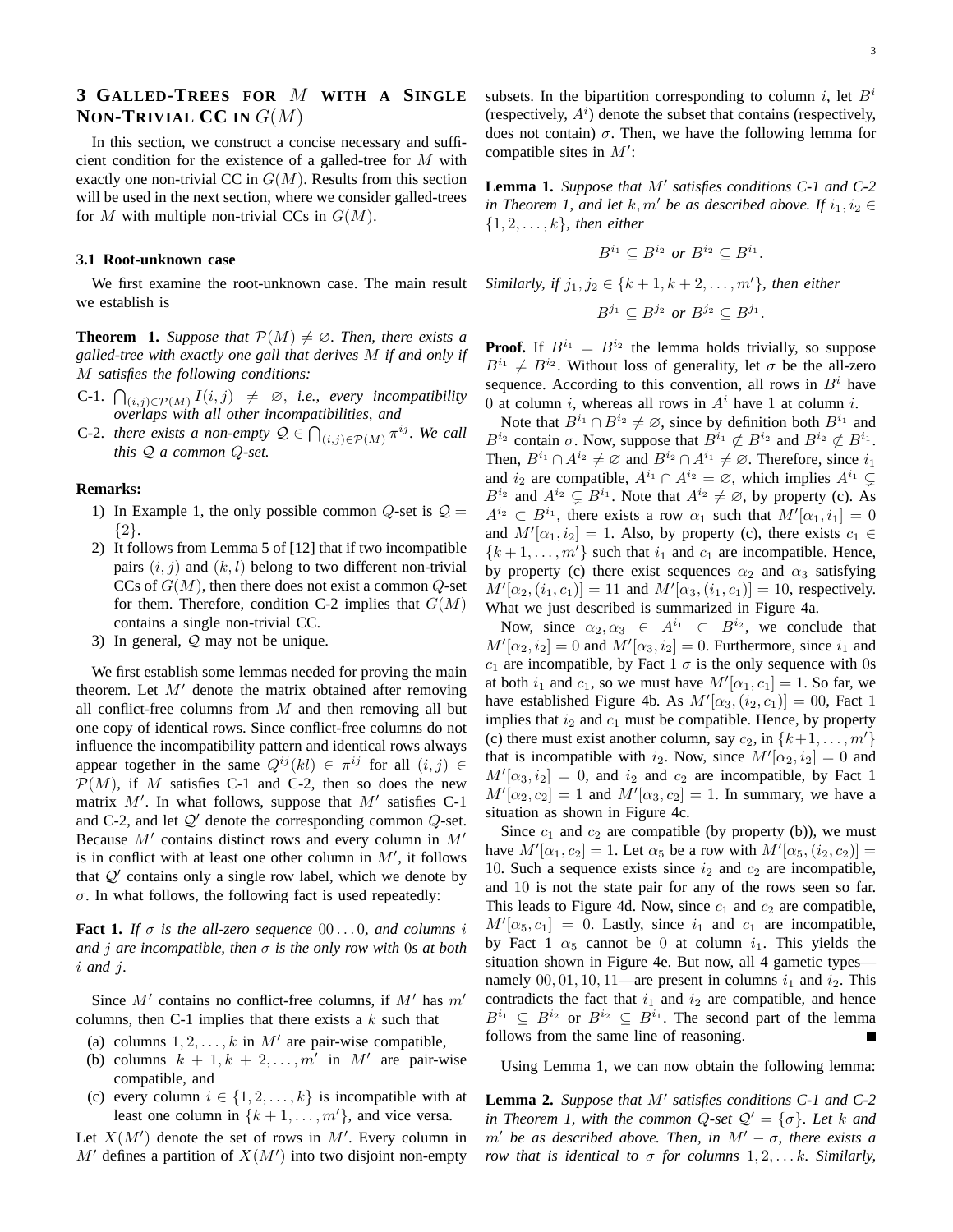

Fig. 4. Sequential information constructed in the proof of Lemma 1. In (e), columns  $i_1$  and  $i_2$  are incompatible, in contradiction with the assumption.

*there exists a row in*  $M' - \sigma$  *that is identical to*  $\sigma$  *for columns*  $k + 1, k + 2, \ldots m'$ .

**Proof.** Recall that  $B^i$  denotes the subset containing  $\sigma$  in the bipartition corresponding to column i. Let  $i<sub>M</sub>$  be a site with the minimum value of  $|B^i|$ . Then, by Lemma 1,  $B^{i_M} \subseteq B^i$  for all  $i \neq i<sub>M</sub>$ , so all sequences in  $B^{i_M}$  are identical for columns  $1, 2, \ldots, k$ . Furthermore, since  $i_M$  is in conflict with some other column  $j \in \{k+1, k+2, \ldots m'\}, |B^{i_1}| \geq 2$ . It therefore follows that  $M'$  contains a row other than  $\sigma$  that is identical to  $\sigma$  for columns 1, 2, ..., k. The second part of the lemma can be shown in a similar vein.

We now provide a proof of our main result:

**Proof of Theorem 1.** If there exists a galled-tree N with a single gall, the set of sequences below the single recombination vertex in  $N$  is a common  $Q$ -set, and conditions C-1 and C-2 are clearly satisfied. We wish to show that if conditions C-1 and C-2 are satisfied, then there exists a galled-tree with a single gall. Let  $\sigma$  and  $M'$  be as described above. Remove row σ from M' and construct a perfect phylogeny for  $M' - \sigma$ . We know that there exists a perfect phylogeny for  $M' - \sigma$ since removing  $\sigma$  from  $M'$  eliminates all incompatibilities (recall Fact 1 in the proof of Lemma 1). Further, Lemma 2 implies that a single recombination event is sufficient to derive  $\sigma$  starting from such a perfect phylogeny. Let  $N'$  denote this galled-tree for  $M'$ . A galled-tree for  $M$ , also with exactly one recombination vertex, can be obtained from  $N'$  by including mutation events for conflict-free columns and additional leaves for removed rows.

**Example 2.** The matrix M shown on the left hand side of Figure 5 contains 4 pairs of incompatible sites, given by  $\mathcal{P}(M) = \{(1,3), (1,4), (2,3), (2,4)\}.$  Its associated incompatibility graph  $G(M)$  is shown in the middle of Figure 5, and the corresponding quadpartitions are as follows:

| $\left(i,j\right)$ | $Q^{ij}(00)$    | $Q^{ij}(01$    | $Q^{ij}(10)$ | $Q^{ij}(11)$ |
|--------------------|-----------------|----------------|--------------|--------------|
| [1,3]              | $\{2,3\}$       | 4 <sup>k</sup> | $\{1,6\}$    | ${5}$        |
| $\mathbf{F}$       | 44 <sub>1</sub> | $\{2,3\}$      | $\{5,6\}$    | $\{1\}$      |
| $\left[2,3\right)$ | $\{1,2,6\}$     | $\{5\}$        | $\{3\}$      | $\{4\}$      |
| 4                  | $\{5,6\}$       | $\{1,2\}$      | ∤4           | {3}          |

Condition C-1 in Theorem 1 is satisfied, and so is condition C-2, with the common Q-set being  $\mathcal{Q} = \{4\}$ . Therefore, we conclude that there exists a galled-tree for this example. Shown on the right hand side of Figure 5 is a galled-tree for  $M$  with



A galled-tree for the data set with a single gall is shown on the right.

1001 as the root sequence. There are several other possible galled-trees with a single gall that derives  $M$ . They all share the property that the sequence below the recombination vertex is 4, the single element in Q.

#### **3.2 Root-known case**

Suppose that the ancestral sequence at the root is  $\rho$ . Then, the notion of incompatibility and quadpartition defined in Definition 1 can be applied to  $M + \rho$ . The following result can be obtained in a similar vein as in the root-unknown case:

**Theorem 2.** *Suppose that*  $\mathcal{P}(M + \rho) \neq \emptyset$ *. Then, there exists a galled-tree for* M *with a single gall and with* ρ *as the root sequence, if and only if*  $M + \rho$  *satisfies the following conditions:*

D-1.  $\bigcap_{(i,j)\in \mathcal{P}(M+\rho)} I(i,j) \neq \emptyset$ , D-2. *there exists a non-empty*  $\mathcal{Q} \in \bigcap_{(i,j)\in\mathcal{P}(M+\rho)} \pi^{ij}$ , and D-3.  $\rho \notin \mathcal{Q}$ .

**Proof.** When there is a galled-tree  $N$  with a single gall that derives  $M$ , let  $Q$  be the set of sequences below the recombination vertex v. Now, if  $\rho$  is the root sequence of N and  $\rho \in \mathcal{Q}$ , then it implies that no recombination is needed, which is impossible since  $\mathcal{P}(M + \rho) \neq \emptyset$ . Hence conditions D-1, D-2 and D-3 are easily established. Conversely, if the conditions are satisfied, then we know that there exists a galled tree  $N$  with a single gall that derives  $M + \rho$  (by Theorem 1) and that  $\rho$  is not below the recombination vertex in  $N$  (by D-3). A galled-tree for M, with a single gall and with  $\rho$  as the root sequence, can be obtained by redirecting some edges in N to make  $\rho$ the root sequence and removing the leaf corresponding to  $\rho$ .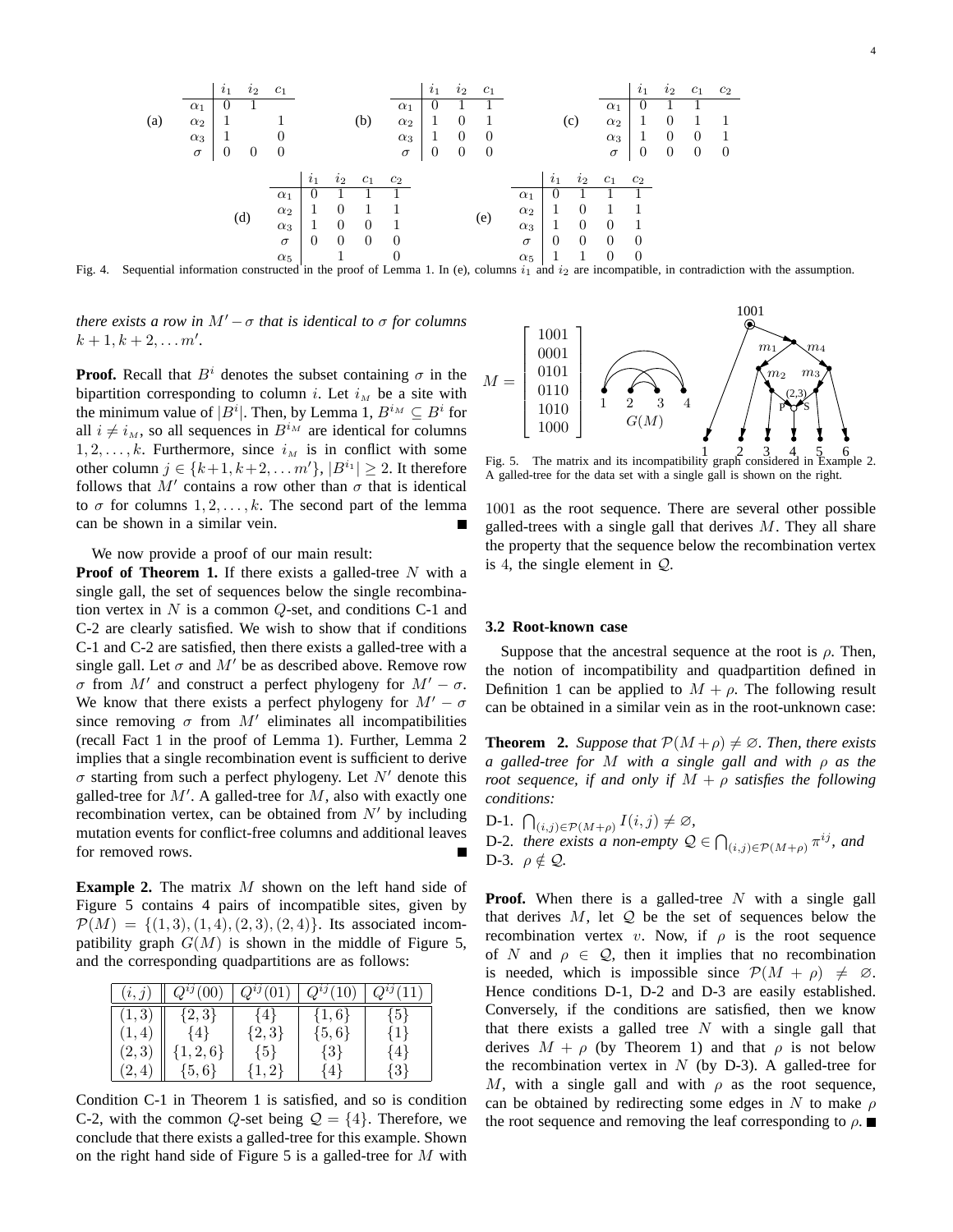

Fig. 6. The matrix M and its incompatibility graph  $G(M)$  considered in Example 3. A galled-tree for the data set with a single gall is shown on the right.

**Example 3.** Consider the matrix M in Figure 6. If the root sequence is  $\rho_1 = 0010$ , condition D-1 in Theorem 2 is violated and hence there exists no galled-tree for M with  $\rho_1$  as the root sequence. Suppose that the root sequence is  $\rho_2 = 1001$ . Then, the set of quadpartitions for  $M + \rho_2$  is as follows:

| (i, j) | $Q^{ij}(\overline{00}$ | $Q^{ij}(01)$  | $Q^{ij}(10)$   | $Q^{ij}(% \begin{bmatrix} \zeta&\zeta&\zeta\end{bmatrix} \left( \begin{bmatrix} \zeta&\zeta&\zeta\end{bmatrix}\right) =\bar{Q}^{ij}(\zeta;\zeta)$ |
|--------|------------------------|---------------|----------------|---------------------------------------------------------------------------------------------------------------------------------------------------|
|        | $-151$                 | $\{1,2\}$     | $\{4,\rho_2\}$ | {3}                                                                                                                                               |
| . 3    | $\{1, 5\}$             |               | $4, \rho_2$    | 13!                                                                                                                                               |
|        | 15.                    | $\cdot$ , $2$ |                | $\{3, \rho_2\}$                                                                                                                                   |

This shows that condition D-2 is violated, and therefore we conclude that there exists no galled-tree for M with  $\rho_2$  as the root sequence. Suppose that the root sequence is  $\rho_3 = 0100$ , in which case  $M + \rho_3$  has the following quadpartitions:

| (i,j) | $Q^{ij}(00)$     | $Q^{ij}(01)$     | $Q^{ij}(10)$ | $O^{ij}$ |
|-------|------------------|------------------|--------------|----------|
|       | ${5}$            | $\{1,2,\rho_3\}$ | 41 }         | $\{3\}$  |
| 1, 3  | $1, 5, \rho_3\}$ | $2^{\circ}$      | ⊀4 լ         | 131      |
|       | $\{5,\rho_3\}$   |                  |              |          |

All conditions in Theorem 2 can now be satisfied (e.g., with  $\mathcal{Q} = \{3\}$ ). A galled-tree with  $\rho_3$  as the root sequence is shown on the right hand side of Figure 6.

## **4 GALLED-TREES FOR** M **WITH MULTIPLE NON-TRIVIAL CCS IN** G(M)

A NASC for the case of multiple galls can be obtained readily by combining the results from the previous section with earlier results on galled-trees existing in the literature.

#### **4.1 Root-known case**

Suppose that the root sequence is  $\rho$ . It follows from the work of Gusfield *et al.* [5] that a NASC for the existence of a galled-tree for M with  $\rho$  as the root sequence is that, for each non-trivial connected component C of  $G(M+\rho)$ , there exists a galled-tree whose root sequence is  $\rho$  restricted to C. Together with our result in Theorem 2, this immediately implies the following:

**Corollary 1.** *Suppose that there are* g *non-trivial connected components*  $C_1, \ldots, C_g$  *in*  $G(M + \rho)$ *. Then, a NASC for the existence of a galled-tree for* M *with* ρ *as the root sequence is that* M *satisfies the following conditions:*

E-1. *For every*  $a = 1, \ldots, g, \bigcap_{(i,j) \in \mathcal{P}(C_a)} I(i,j) \neq \emptyset;$ *i.e., every incompatibility in*  $\ddot{C}_a$  *overlaps with all other incompatibilities in*  $C_a$ *.* 

- E-2. *For every*  $a = 1, \ldots, g$ , there exists a non-empty  $\mathcal{Q}_a \in$  $\bigcap_{(i,j)\in\mathcal{P}(C_a)}\pi^{ij}$  (i.e., there exists a common Q-set for *each non-trivial connected component* Ca*), and*
- E-3.  $\rho \notin \mathcal{Q}_a$  *for all*  $a = 1, \ldots g$ *.*

A polynomial-time algorithm for checking these conditions is as follows.

**Time complexity.** Viewing each column to be a number in base 2, radix sort  $M+\rho$  and group identical columns in  $O(nm)$ time. If columns  $i_1, i_2, \ldots, i_k$ , where  $i_1 < i_2, \ldots < i_k$ , in  $M + \rho$ are identical, keep only  $i_1$  and let  $L(i_1) = (i_1, i_2, \ldots, i_k)$ be the sorted list of columns identical to  $i_1$ . If the resulting matrix M contains more than 2n columns, then  $M + \rho$  has no galled-tree [13]. Otherwise, find  $O(n^2)$  incompatible pairs in  $\hat{M}$  and create the incompatibility graph  $G(\hat{M})$ , containing g non-trivial CCs  $C'_1, \ldots, C'_g$ . This takes  $O(n^3)$  time. Condition E-1 is satisfied by  $M + \rho$  if and only if  $\hat{M}$  satisfies that condition and every edge  $(x, y)$  in  $G(\hat{M})$  satisfies either  $\max(L(x)) < \min(L(y))$  or  $\max(L(y)) < \min(L(x))$ . This test takes  $O(n^2)$  time. If E-1 is satisfied, then check E-2 and E-3 as follows in  $O(n^3)$  time. Create a quadpartition  $\pi^{ij}$  for every  $(i, j) \in \mathcal{P}(\hat{M})$  such that every subset  $\hat{Q}^{ij}(kl) \in \pi^{ij}$  is sorted, and let  $\mathcal{R}^{ij} \in \pi^{ij}$  denote the subset that contains  $\rho$ . Conditions E-2 and E-3 are satisfied by  $M + \rho$  if and only if  $\bigcap_{(i,j)\in \mathcal{P}(C'_a)} (\pi^{ij} - \mathcal{R}^{ij}) \neq \emptyset$ , for all  $a = 1, \ldots, g$ . In summary, the algorithm just described runs in  $O(nm + n^3)$ time, which, in fact, is equal to the time bound of the rootknown galled-tree construction algorithm devised by Gusfield *et al.* [5].

#### **4.2 Root-unknown case**

Gusfield [3] established that if the root sequence is unknown, a NASC for the existence of a galled-tree for M is that there is at least one row  $\alpha$  in M such that there exists a galled-tree for M with  $\alpha$  as the root sequence. That result and Corollary 1 together imply the following:

**Corollary 2.** *Suppose that there are* g *non-trivial connected components*  $C_1, \ldots, C_q$  *in*  $G(M)$ *. Then, a NASC for the existence of a galled-tree for* M *is that* M *satisfies the following conditions:*

F-1. *For every*  $a = 1, \ldots, g, \bigcap_{(i,j)\in \mathcal{P}(C_a)} I(i,j) \neq \emptyset$ . F-2. *For every*  $a = 1, \ldots, g$ , there exists a non-empty  $\mathcal{Q}_a \in$  $\bigcap_{(i,j)\in \mathcal{P}(C_a)} \pi^{ij}$ , and F-3.  $\bigcup_{a=1}^{s} \mathcal{Q}_a \neq X(M)$ .

The last condition ensures that there exists a row  $\alpha$  not contained in any of  $Q_1, \ldots, Q_g$ , such that it may serve as the root sequence of a galled-tree. As described below, there exists a polynomial-time algorithm for checking these conditions.

**Time complexity.** An  $O(nm + n^3)$  time algorithm similar to that (described above) for the root-known case can be used to determine whether there are less than or equal to  $2n$  distinct columns in  $M$ , and whether conditions F-1 and F-2 are satisfied, finding all possible common Q-sets for